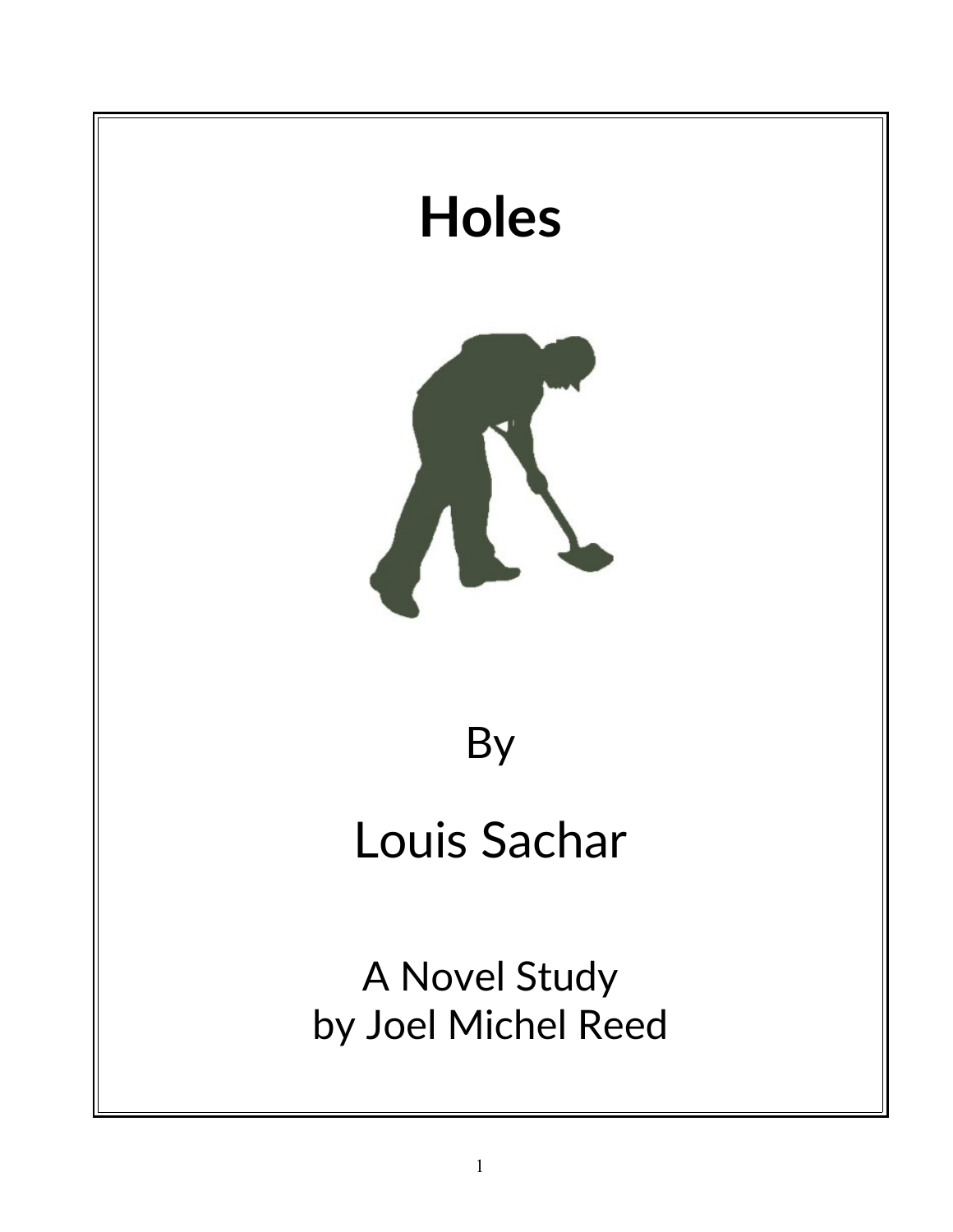

**Table of Contents**

| <b>Suggestions and Expectations</b> | 3  |
|-------------------------------------|----|
|                                     |    |
| List of Skills                      | 4  |
|                                     |    |
| Synopsis / Author Biography         | 5  |
|                                     |    |
| <b>Student Checklist</b>            | 6  |
| Reproducible Student Booklet        |    |
|                                     |    |
| Answer Key                          | 60 |

**About the author:** Joel Reed has over 70 published novel studies and is the author of four novels. For information on his work and literature, please visit [www.reednovelstudies.com](http://www.reednovelstudies.com/)

> Copyright © 2014 Joel Reed Revisions Completed in 2022 All rights reserved by author. Permission to copy for single classroom use only. Electronic distribution limited to single classroom use only. Not for public display.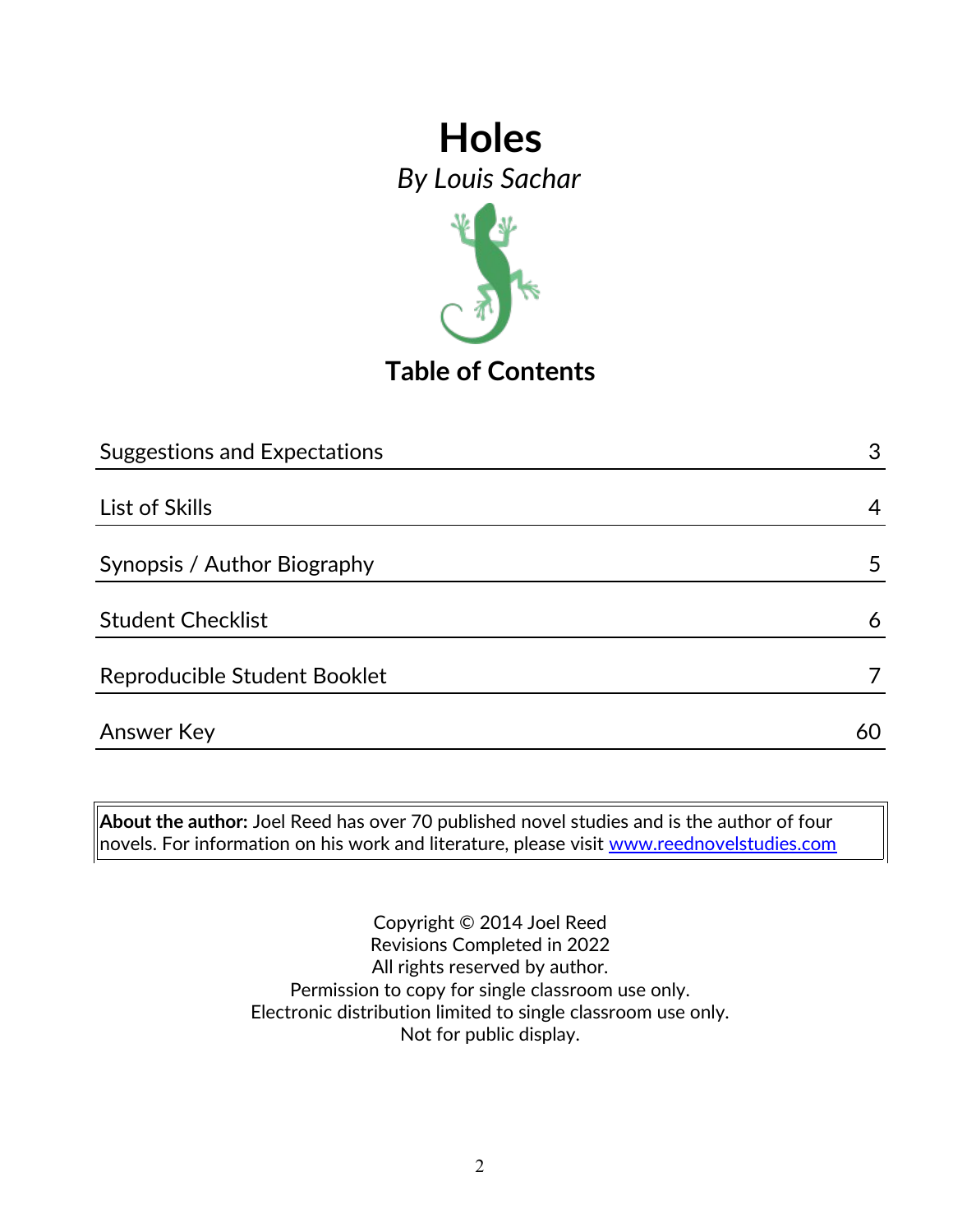

## **Suggestions and Expectations**

This curriculum unit can be used in a variety of ways. Each chapter of the novel study focuses on several chapters of Holes and is comprised of five of the following different activities:

- Before You Read
- Vocabulary Building
- Comprehension Questions
- Language Activities
- **Extension Activities**

### **Links with the Common Core Standards (U.S.)**

Many of the activities included in this curriculum unit are supported by the Common Core Standards. For instance the *Reading Standards for Literature, Grade 5*, makes reference to

- a) determining the meaning of words and phrases. . . including figurative language;
- b) explaining how a series of chapters fits together to provide the overall structure;
- c) compare and contrast two characters;
- d) determine how characters … respond to challenges;
- e) drawing inferences from the text;
- f) determining a theme of a story . . . **and many others.**

A principal expectation of the unit is that students will develop their skills in reading, writing, listening and oral communication, as well as in reasoning and critical thinking. Students will also be expected to provide clear answers to questions and well-constructed explanations. It is critical as well that students be able to relate events and the feelings of characters to their own lives and experiences and describe their own interpretation of a particular passage.

A strength of the unit is that students can work on the activities at their own pace. Every activity need not be completed by all students. A **portfolio cover** is included (p.7) so that students may organize their work and keep it all in one place. A **Student Checklist** is also included (p.6) so that a record of completed work may be recorded.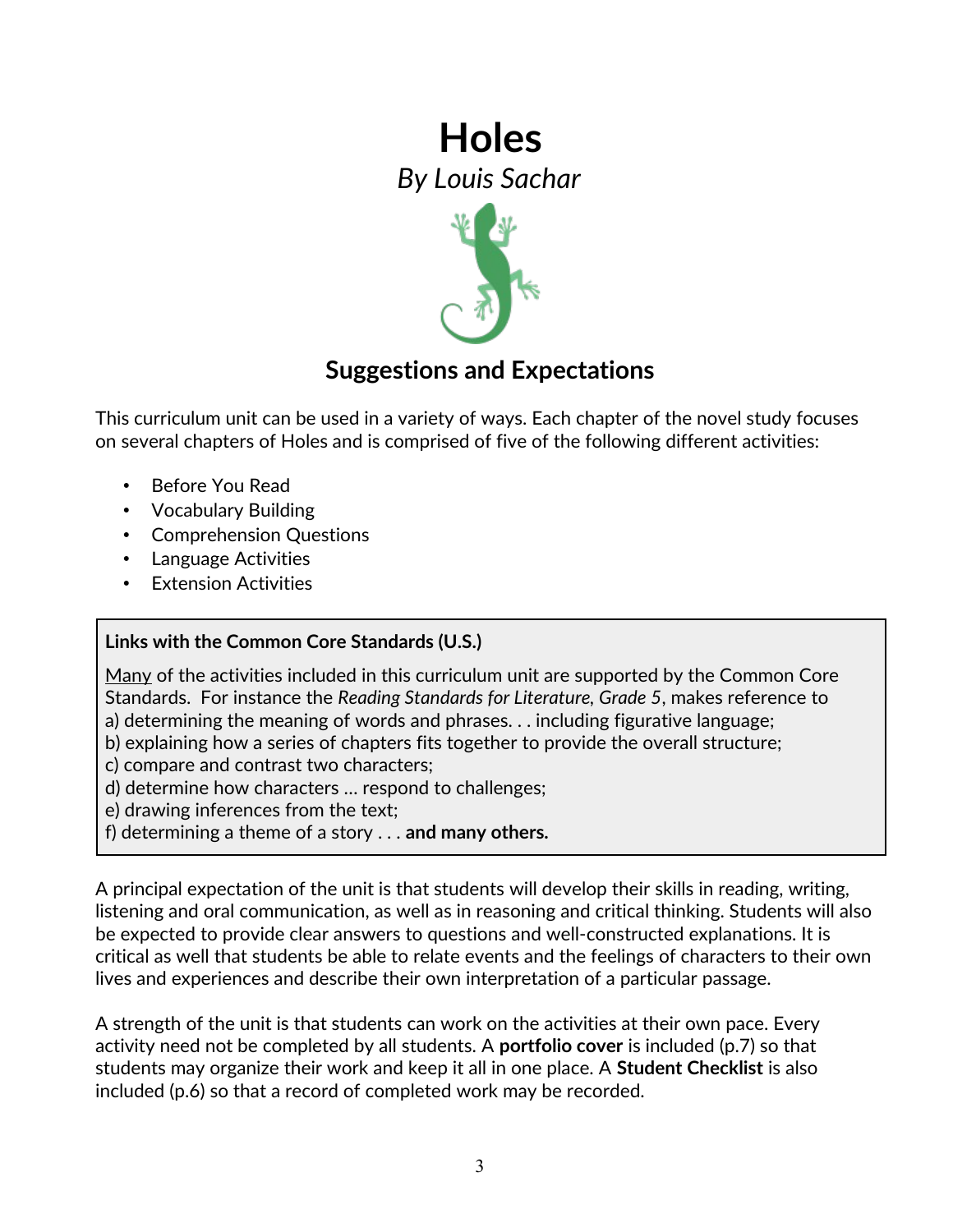## **List of Skills**

#### **Vocabulary Development**

- 1. Locating descriptive words/phrases 7. Use of singular / plural nouns
- 2. Listing synonyms/homonyms 8. Listing compound words
- 3. Identifying/creating *alliteration* 9. Identifying parts of speech
- 
- 
- 

#### **Setting Activities**

1. Summarize the details of a setting

#### **Plot Activities**

- 1. Complete a *time line* of events 4. Identify *cliffhangers*
- 
- 3. Complete Five W's Chart

#### **Character Activities**

#### **Creative and Critical Thinking**

- 
- 2. Write a newspaper story 6. Write a book review
- 
- 

#### **Art Activities**

- 
- 
- 
- 
- 
- 4. Use of capitals and punctuation 10. Determining alphabetical order
- 5. Identifying syllables 11. Identify *personification*
- 6. Identify *anagrams* 12. Identify/create *similes*

- 
- 2. Identify conflict in the story 5. Identify the climax of the novel.
- 1. Determine character traits 2. Relating personal experiences
- 1. Research 5. Write a description of personal feelings
	-
- 3. Participate in a talk show 7. Complete an Observation Sheet
- 4. Conduct an interview 8. Complete a KWS Chart
- 1. A Storyboard 3. Design a cover for the novel
- 2. Create a collage 4. Create a comic strip
-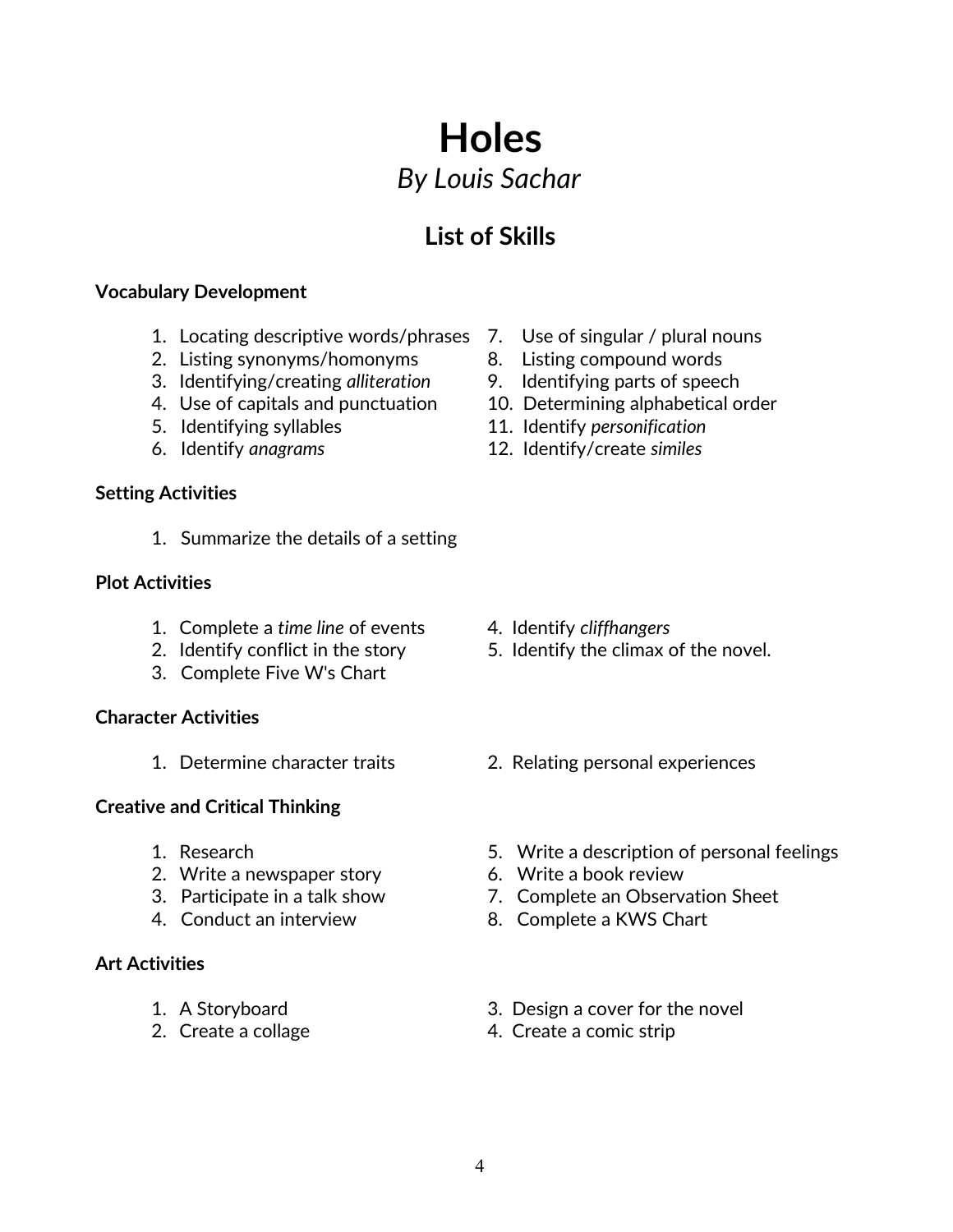### **Synopsis**

Stanley Yelnats is under a curse. A curse that began with his no-good-dirty-rotten-pigstealing great-great-grandfather and has since followed generations of Yelnatses. Now Stanley has been unjustly sent to a boys' detention center, Camp Green Lake, where the boys build character by spending all day, every day digging holes exactly five feet wide and five feet deep. There is no lake at Camp Green Lake. But there are an awful lot of holes.

But what could be buried under a dried-up lake? Stanley tries to dig up the truth in this tentative and darkly humorous tale of crime and punishment – and redemption.

A complete synopsis and other helpful reviews can be found on the following website: [http://en.wikipedia.org/wiki/Holes\\_\(novel\)](http://en.wikipedia.org/wiki/Holes_(novel) **(Website may contain plot spoilers)**

### **Author Biography** *Louis Sachar*

 I was born in East Meadow, New York on March 20, 1954 and lived there until third grade. When I was nine years old, we moved to Tustin California. At that time, there were orange groves all around, and the local kids would often divide up into teams and have orange fights.

 I enjoyed school and was a good student, but it wasn't until high school that I really became an avid reader. After high school, I attended Antioch College in Ohio. My father died during my first semester, and I returned to California to be near my mother. I returned to college, this time to the University of California at Berkeley where I majored in Economics.



 When I graduated in 1976 I decided to try to write a children's book, which eventually became *Sideways Stories From Wayside School*. It took me about nine months to write the book. I wrote in the evenings. I decided to go to law school. *Sideways Stories from Wayside School* was accepted by a publisher during my first week at Hastings College of the Law in San Francisco. I finished law school, graduating in 1980, but it wasn't until 1989 that my books began selling well enough that I was finally able to stop practising law and devote myself fully to writing. (Biography courtesy of Wikipedia)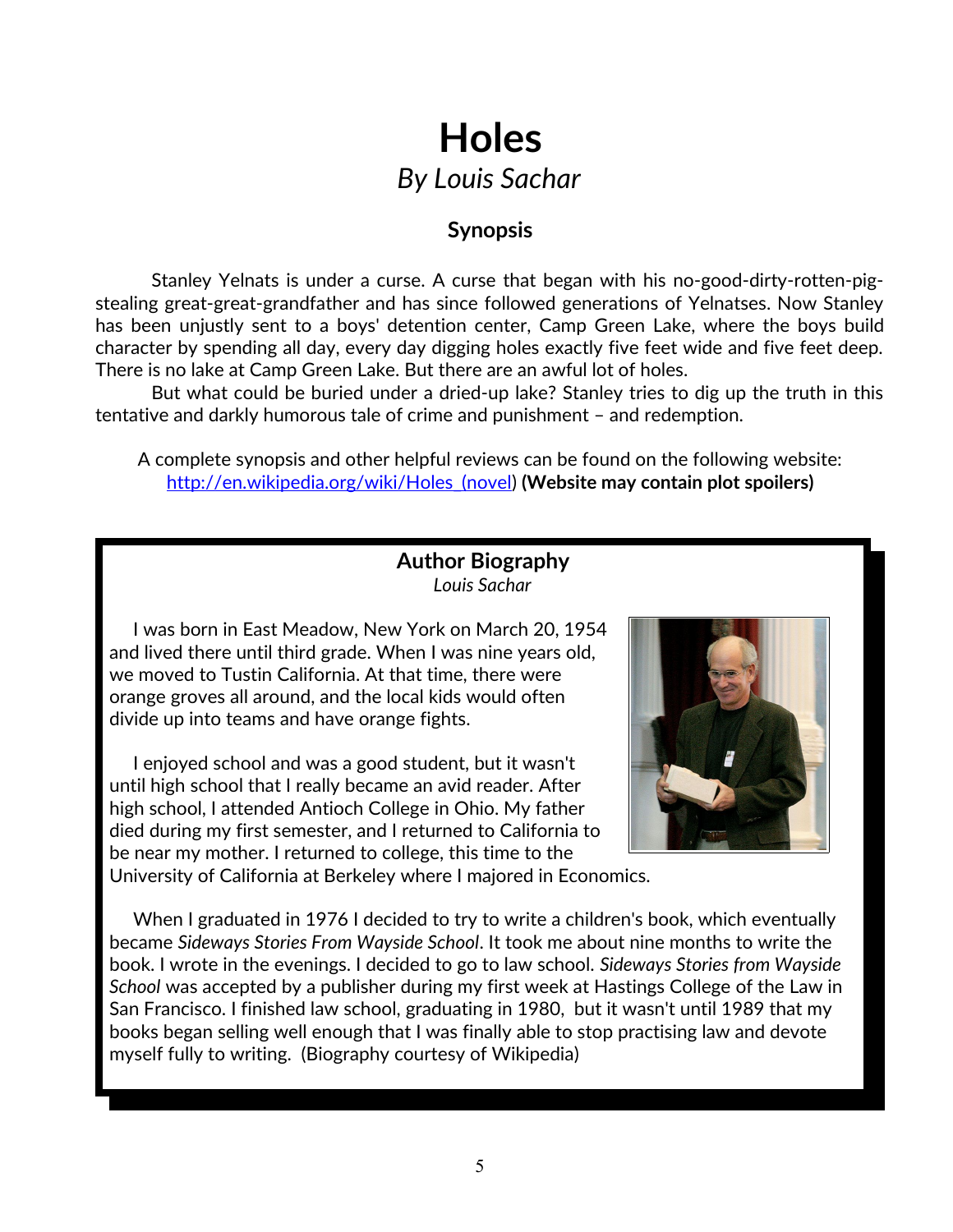

Student Name

| Assignment | Grade / Level | Comments |
|------------|---------------|----------|
|            |               |          |
|            |               |          |
|            |               |          |
|            |               |          |
|            |               |          |
|            |               |          |
|            |               |          |
|            |               |          |
|            |               |          |
|            |               |          |
|            |               |          |
|            |               |          |
|            |               |          |
|            |               |          |
|            |               |          |
|            |               |          |
|            |               |          |
|            |               |          |
|            |               |          |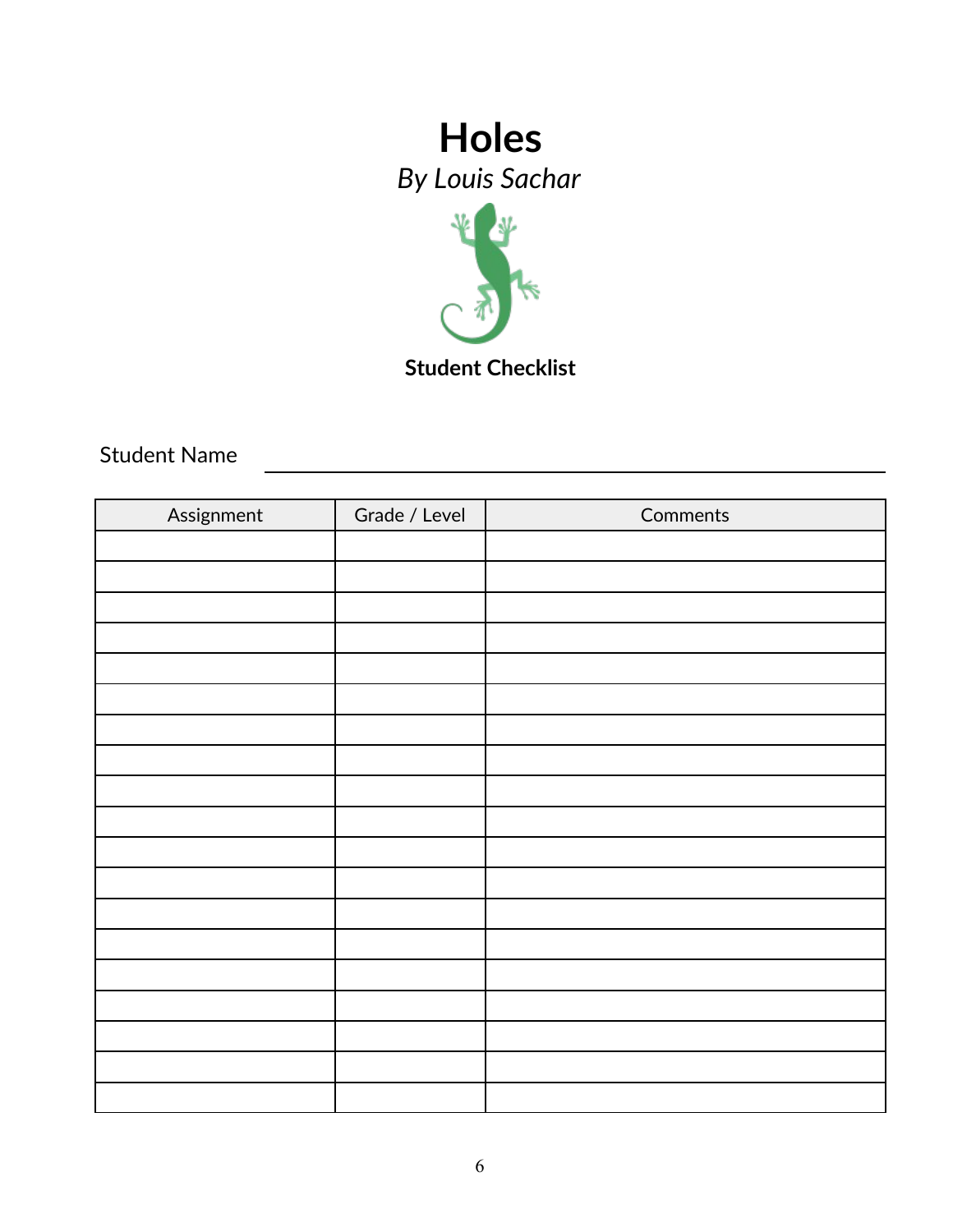# **Holes**



*By Louis Sachar*

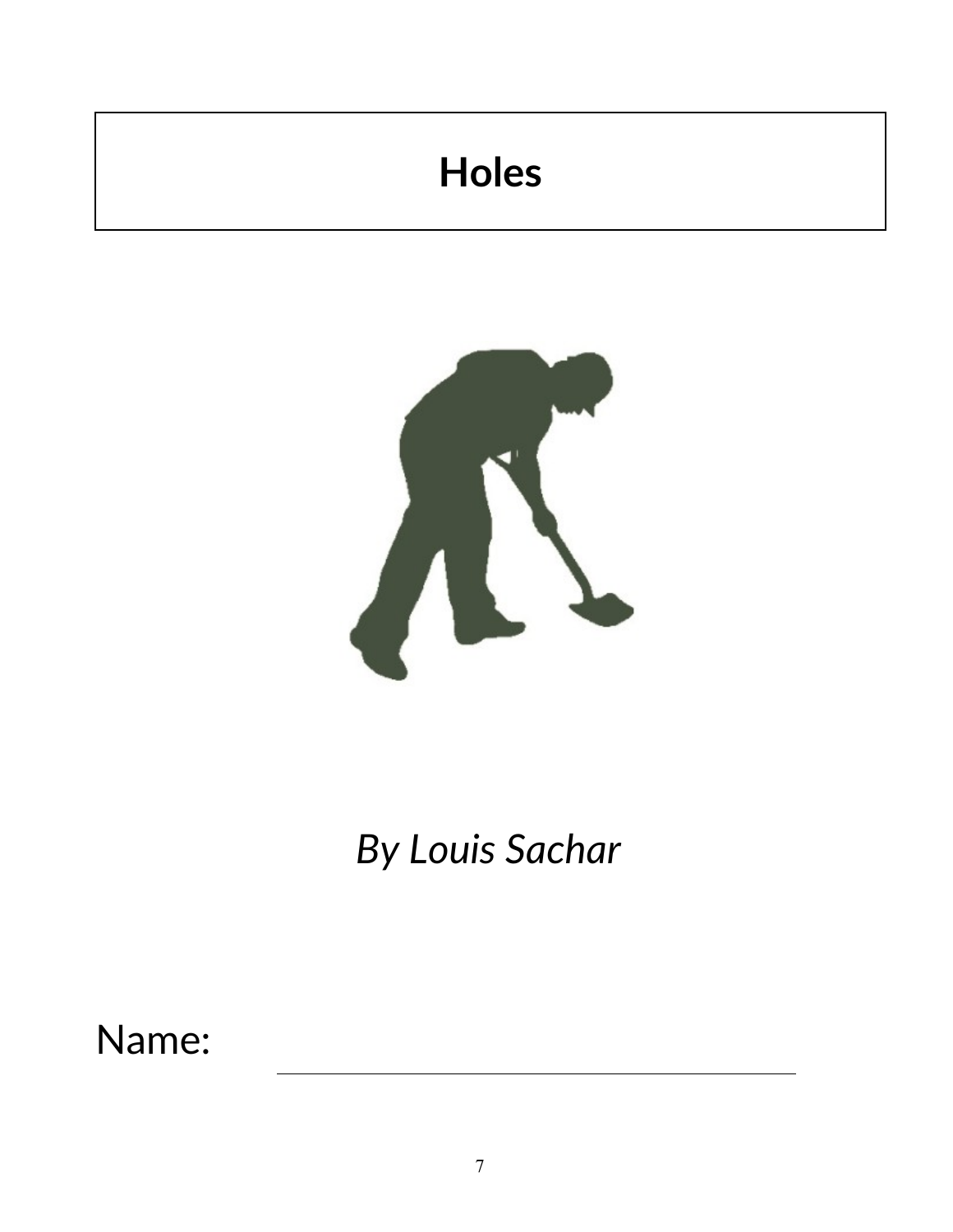## **Holes** *By Louis Sachar* **Chapter 1-4 Part One**



## **Before you read the chapter**:

Briefly predict what you think the plot of *Holes* will be about.



## **Vocabulary:**

Choose a word from the list to complete each sentence.

| hammock   | handcuffed | sneakers | eastern    |
|-----------|------------|----------|------------|
| emptiness | desolate   | campers  | relaxation |

- 1. The only trees are two old oaks on the \_\_\_\_\_\_\_\_\_\_\_\_\_\_\_ edge of the "lake".
- 2. If you get bitten by a yellow-spotted lizard, you might as well go into the shade of the oak trees and lie in the the state of  $\mathbf{r}$ .
- 3. Most \_\_\_\_\_\_\_\_\_\_\_\_\_\_\_\_ weren't given a choice. Camp Green Lake is a camp for bad boys.
- 4. Stanley was sitting about ten rows back, \_\_\_\_\_\_\_\_\_\_\_\_\_\_\_\_\_ to his armrest.
- 5. He looked out the window at the vast \_\_\_\_\_\_\_\_\_\_\_\_\_\_\_. He watched the rise and fall of a telephone wire. In his mind he could hear his father's gruff voice softly singing to him.
- 6. The apartment smelled the way it did because Stanley's father was trying to invent a way to recycle old \_\_\_\_\_\_\_\_\_\_\_\_\_\_\_\_\_.
- 7. The land was barren and \_\_\_\_\_\_\_\_\_\_\_\_\_. He could see a few rundown buildings and some tents. Farther away there was a cabin beneath two tall trees.
- 8. Mr. Sir told him he should wear one set to work in and one set for \_\_\_\_\_\_\_\_\_\_\_\_\_\_\_.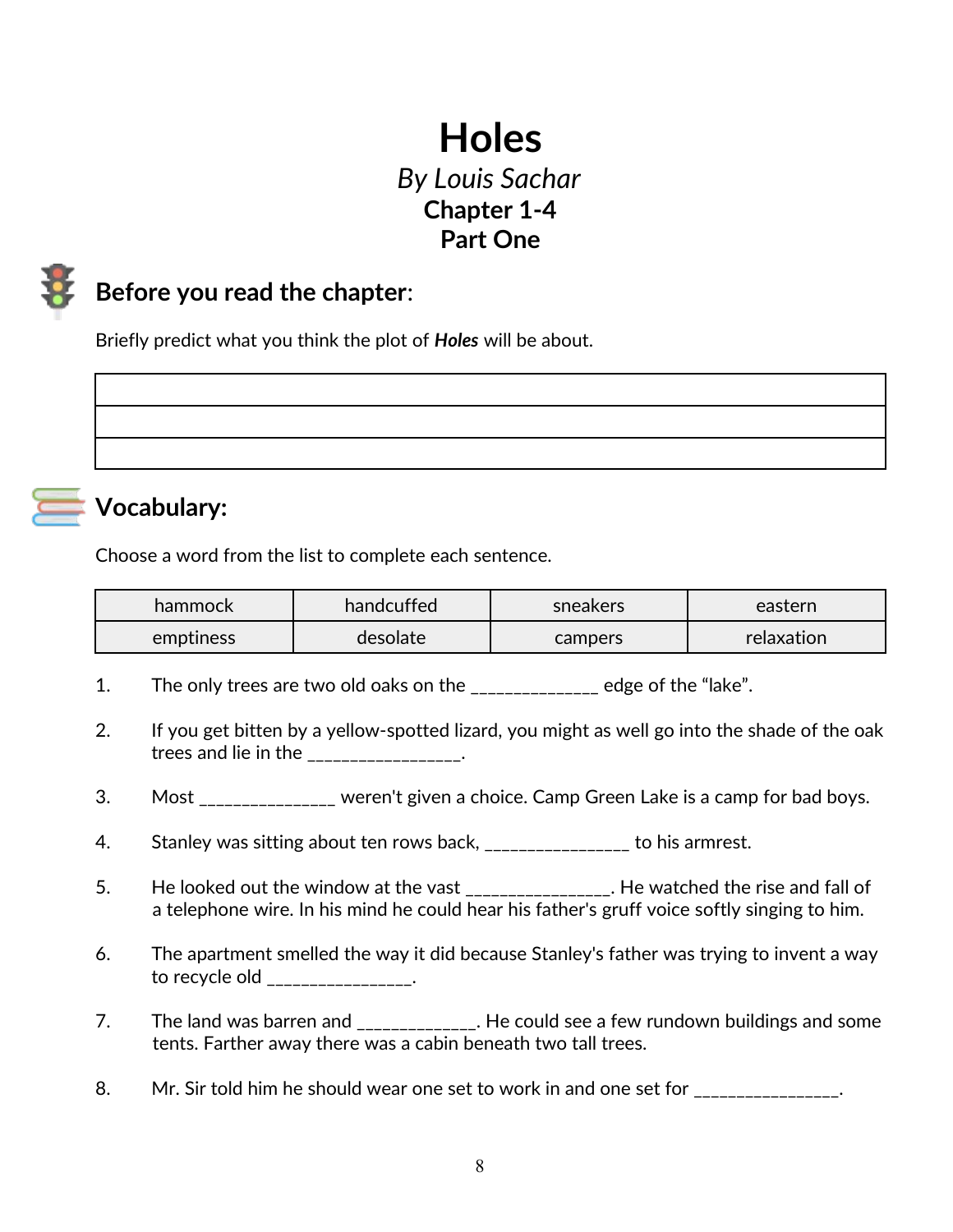

1. Describe the **setting** of the story as Chapter One begins.

2. What was particular strange about the setting of *Camp Green Lake*?

3. Circle the correct narrative that the novel follows, and the reason for your choice.

Second Person Third Person

4. What were the two options that the judge gave Stanley during his trial?

5. What did Stanley's teacher do that ended up humiliating him?

6. Who did the Yelnats family blame whenever something went wrong?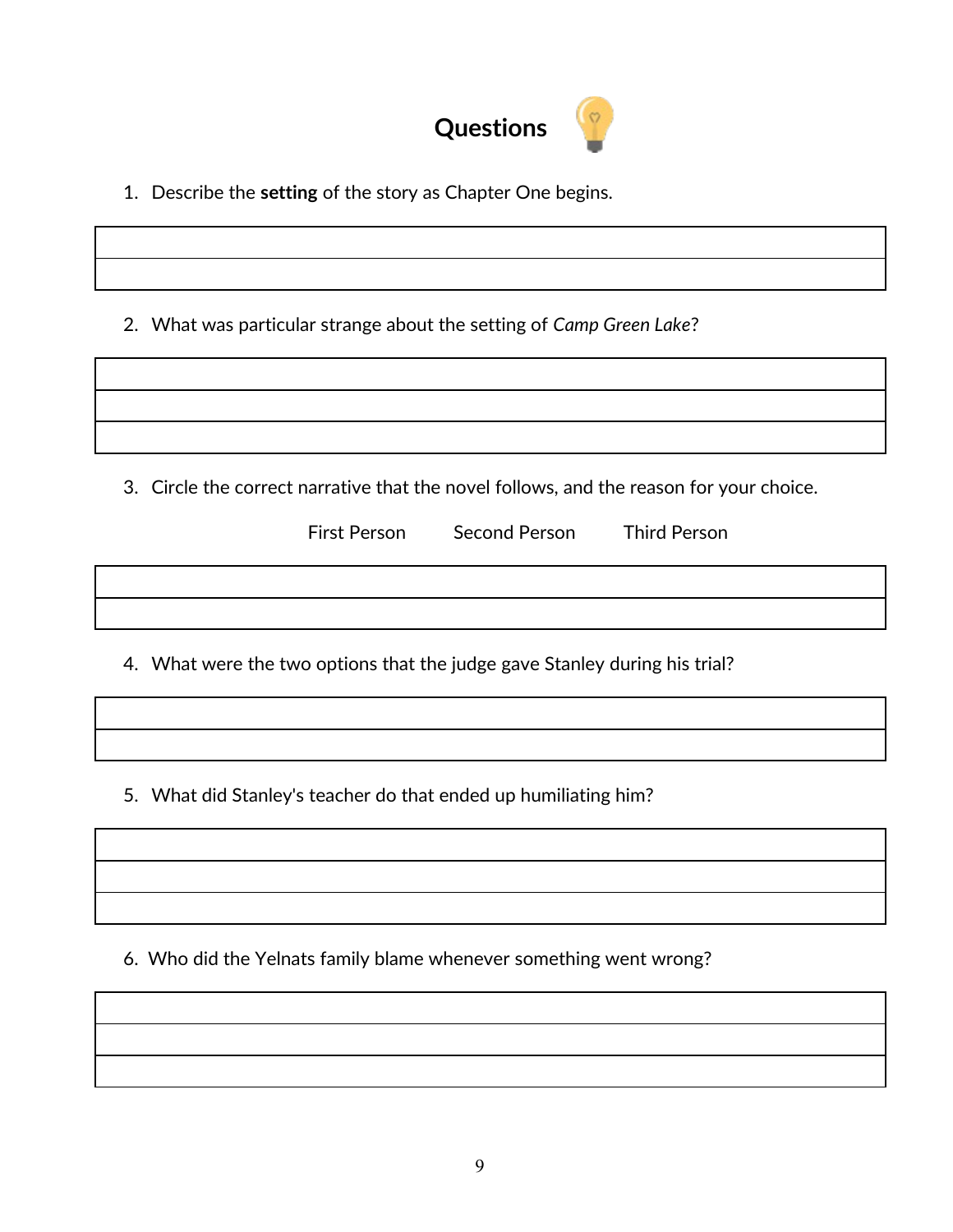## **Language Activity**

**A**. Chapter 4 contained an important literary devices called a **cliffhanger**. A cliffhanger usually occurs at the end of a chapter when the author leaves the reader in suspense. How is this true in Chapter 4? Why do you think the author ended the chapter this way?

## **B. Proceed With Caution!**

In Chapter One we learn that there are a number of dangerous poisonous creatures living near *Camp Green Lake*, including rattlesnakes, scorpions, and the dreaded yellow-spotted lizard.

Using resources from your school library or the Internet, research another interesting poisonous animal. Your task is to list at least three fascinating facts about the creature you have chosen, as well as an appropriate picture or drawing.

| 1. |  |
|----|--|
| 2. |  |
| 3. |  |
|    |  |
|    |  |
|    |  |
|    |  |
|    |  |
|    |  |
|    |  |
|    |  |
|    |  |